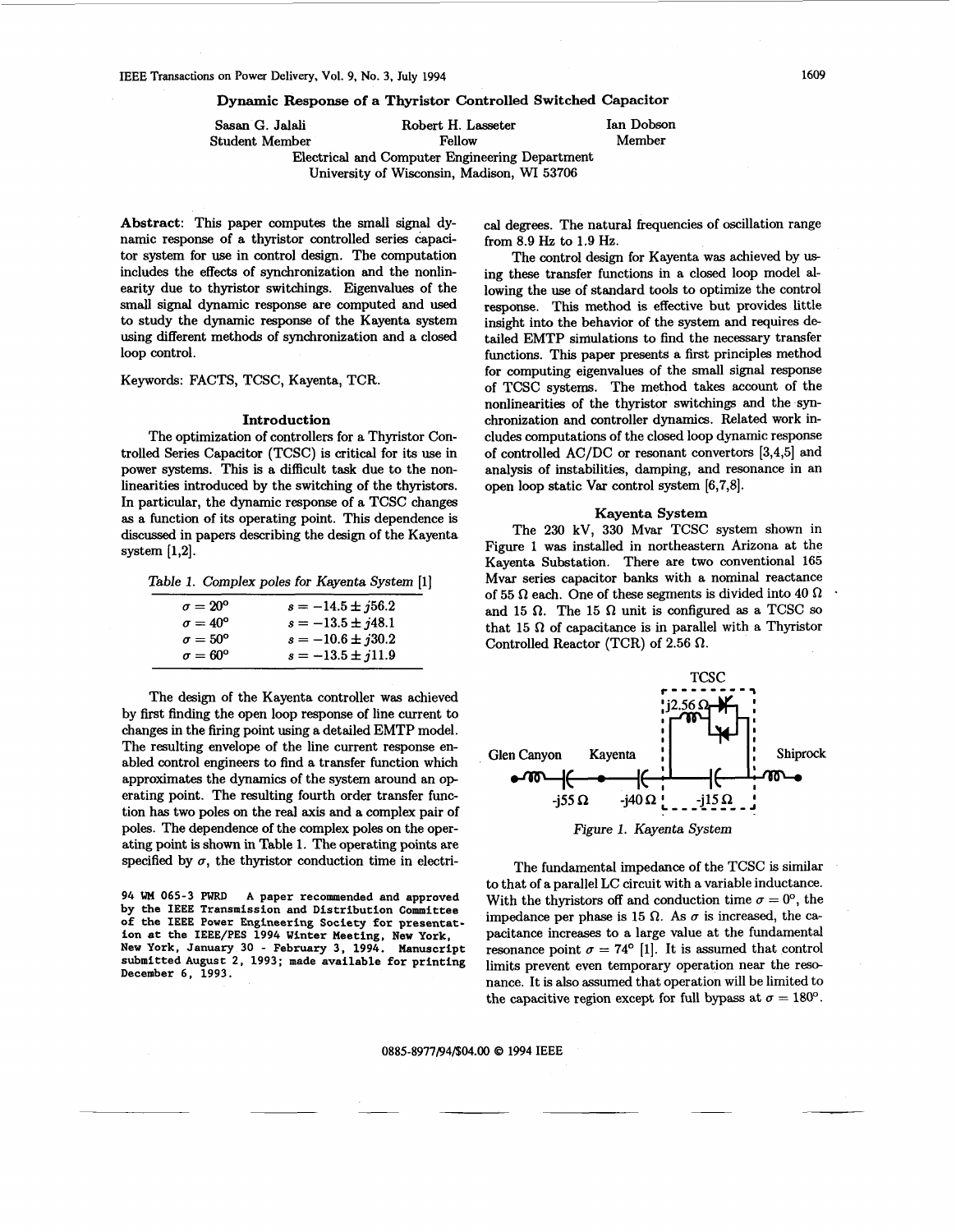# Basic Concepts of TCSC Dynamics

<span id="page-1-0"></span>The dynamics of any system which is periodic with period *T* can be studied by sampling the system states once per period. If the resulting values of the state variables are equal to the previous sampled states, the system is in steady state. The system dynamics can be described **as** the change in the sampled states from one sampled point to the next. This concept is formalized **as**  the Poincaré mapping  $F$  from dynamical systems theory **[9]** which maps the system states forward in time from  $t_0$  to  $t_0 + T$ . That is,  $F[x(t_0)] = x(t_0 + T)$  where x represents the system states. If  $F[x(t_0)] = x(t_0)$ , the map has a fixed point  $x(t_0)$  and the system is in steady state.

Figure **2** describes the system dynamics **as** the TCSC states evolve over a period T. The conduction periods starting at times  $\phi_0$ ,  $\phi_{1/2}$ ,  $\phi_1$  are defined by the control system and the method used to synchronize the thyristor firing times to the system states. The turn off times  $\tau_0$ ,  $\tau_{1/2}$ ,  $\tau_1$  are defined as the times at which the thyristor current becomes zero. The dependence of these switching times on the system states causes the system nonlinearity.

At the beginning of the period  $t_0$ , the initial states are the vector  $x_0$  and a thyristor is on. This conduction mode ends when the thyristor current *goes* through zero at  $\tau_0$ . The off or non-conducting mode starts at  $\tau_0$  and continues until the next firing pulse is applied at  $\phi_{1/2}$ , where the subscript 1/2 refers to the half period. The system progresses through a thyristor firing at time  $\phi_{1/2}$ , a thyristor turn off at  $\tau_{1/2}$  and a thyristor firing at  $\phi_1$  until arriving at the end of the period at  $t_0 + T$ with states  $F(x_0)$ . The Poincaré map  $F(x_0)$  takes into account the dependence of the switching times on the system states and can be computed by integrating over the period the appropriate state equations **as** determined by the switching times.



Figure *2.* System dynamics over one period.

The small signal stability of the TCSC can now be computed from the Jacobian of the Poincaré map evaluated at a sampled steady state  $x_0$ .

# $Jacobian = DF(x<sub>0</sub>)$

The detailed derivation of the Poincaré map and its Jacobian is given in Appendices B and C. The eigenvalues of the Jacobian *DF* provide information on the small signal dynamics of the system. More precisely, the eigenvalues are the poles of the sampled data transfer function which is the best linear approximation to the system response to small disturbances. In particular, the steady state is exponentially stable if the eigenvalues of the Jacobian evaluated at  $x_0$  lie strictly inside the unit circle. The eigenvalues or poles lie in the z-plane familiar from sampled data systems. The expected relationship between s-plane and z-plane poles applies *so* that an s-plane pole  $s = -a \pm j\omega$  maps to the z-plane as  $z = e^{-aT}e^{\pm j\omega T}$ . The magnitude  $|z| = e^{-aT}$  defines the damping so that a pole inside the unit circle has positive damping and a pole outside the unit circle implies instability. The polar angle, *wT* defines the frequency of oscillation about the sampling fiequency. *As* polar angle traverses from *00*  to 360° the modulation frequency increases from zero to the sampling frequency of *60* Hz. Care must be taken to correctly interpret the angle in the presence of aliasing.

All the computed examples of this paper are half wave symmetric. Half wave symmetry means that the system states are equal in magnitude and opposite in sign to the system states half period or *T/2* later. Moreover, the firing times  $\phi_0$  and  $\phi_{1/2}$  and the thyristor switch off times  $\tau_0$  and  $\tau_{1/2}$  differ by exactly half a period.

### Open loop response

This section compares the effects of synchronization with respect to zeros of TCSC voltage and line current by computing the dynamic response and eigenvalues **as**   $\sigma$  varies [8].



Figure 3. Response of line current to **4"** step change in  $\sigma$  with synchronization on (a) voltage (b) line current.

The Kayenta system is used for all examples. The dynamic open loop response for both voltage and current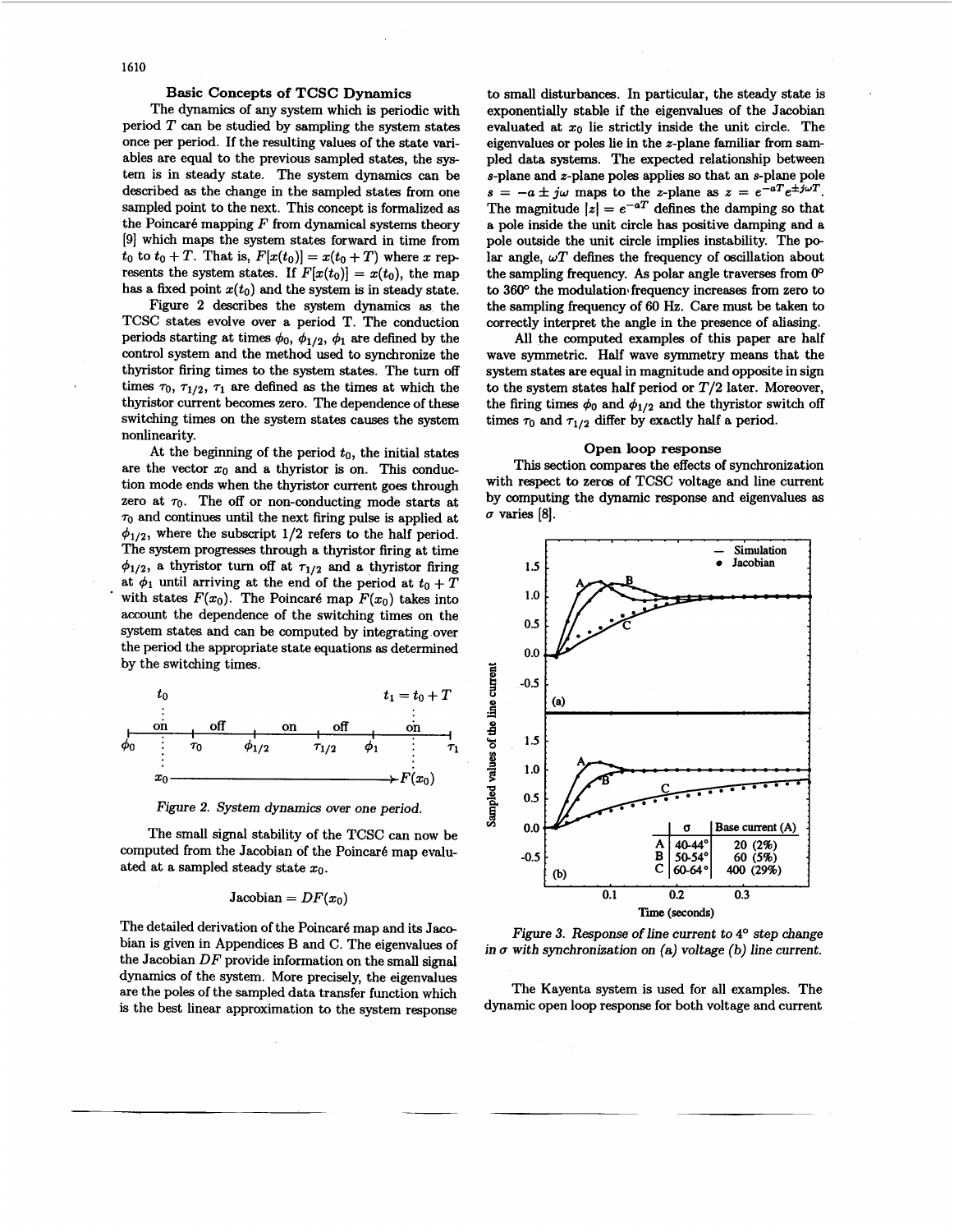<span id="page-2-0"></span>synchronization are shown in [Figure 3.](#page-1-0) The solid lines represent the solution of the state equations for successive sample points. A detailed EMTP simulation was done to confirm these results. The dots are derived by using the Jacobian to compute the dynamic response of the transfer function. The Jacobian computation closely approximates the simulated dynamic response. [Figure 3](#page-1-0) clearly shows the dependence of the dynamics on  $\sigma$ . The data using voltage synchronization agree with other pub lished results [l].



*Figure 4. Eigenvalues* for *voltage synchronization.*  (a) locus of eigenvalues as  $\sigma$  varies (b) Attenuation; real pole=---- , complex pole=--- (c) Modulation frequency.

Figure 4 shows the details of the calculated eigenvalues when the firing is synchronized to zeros of the voltage across the TCSC. The system has four eigenvalues. For some values of  $\sigma$  these eigenvalues form complex pairs

while at other values they lie on the real axis. This is best seen in figure  $4(a)$  and (b). The letters  $A,B,C$  indicate the values of  $\sigma$  used in [Figure 3.](#page-1-0) The dynamics calculated in [l] by fitting a fourth order transfer function are also shown **as** rectangles in Figure 4, The differences may be due to the fitting methods used or the inclusion of filters or other dynamical components in the modeling.

Note that one of the eigenvalues leaves the unit circle for values of  $\sigma$  greater than 140<sup>o</sup> which implies that the halfwave symmetric solution becomes unstable. EMTP simulations verify this fact. (More detailed analysis shows that the stability is lost by an eigenvalue of the Jacobian of the halfwave map leaving the unit circle at -1 in a period doubling bifurcation.)



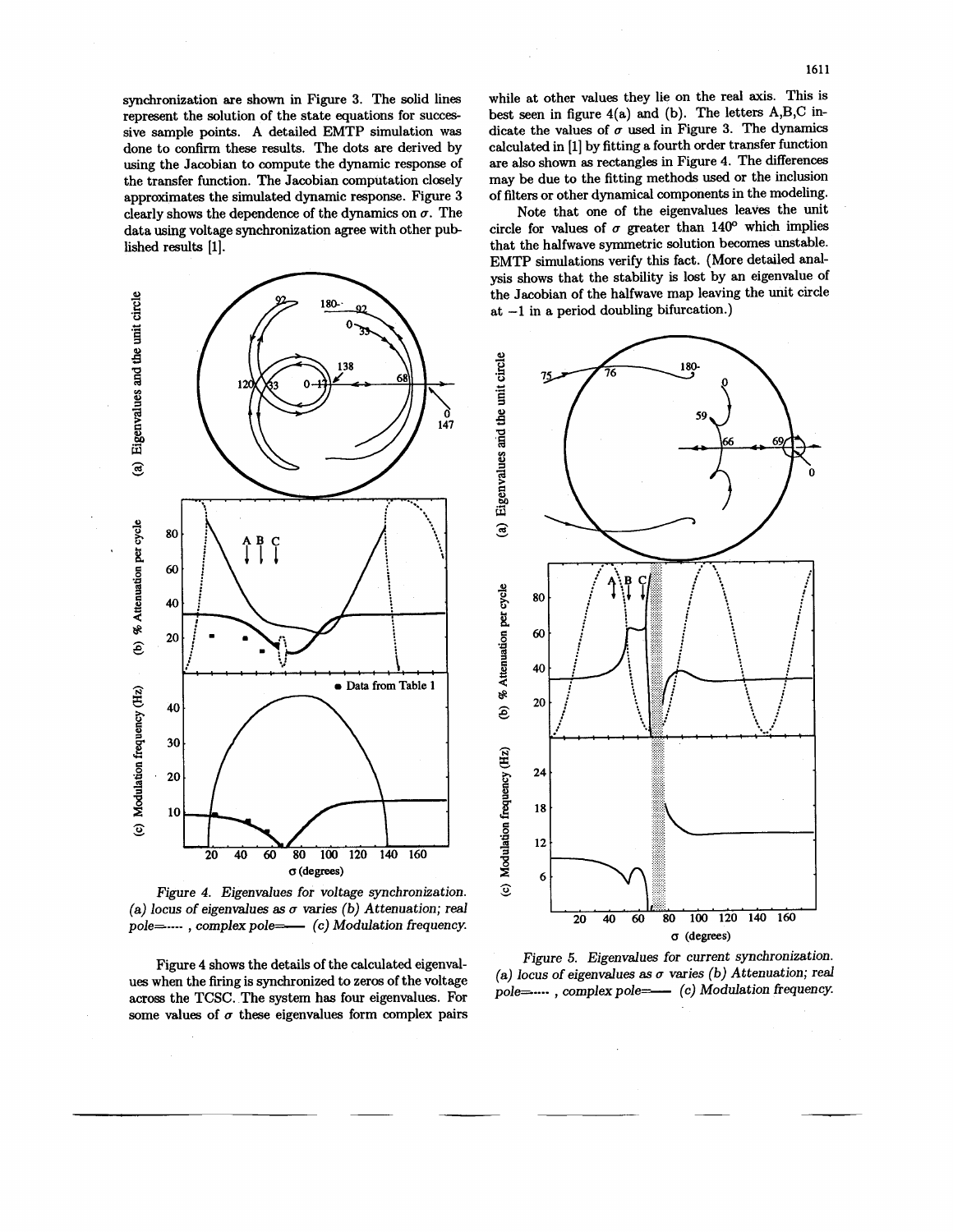Figure 5 shows the details of the calculated eigenvalues when the firing is synchronized to zeros of the line current. This synchronization was used in the final controls for Kayenta. **In** general the line current is very stsble and less susceptible to ambient harmonics. The half wave symmetric steady state is unstable for  $\sigma$  between 69O and 76O and is shown **as** a gray area in Figure 5. The differences in the eigenvalues of [Figures](#page-2-0) **4** and *5* show the significant differences in dynamic response between voltage and current synchronizations.

# **Closed loop control**

A basic control issue for TCSC is the dependence of the dynamic response on the operating point of  $\sigma$ ; see [Figure 3.](#page-1-0) To reduce this variance, a feedback control on  $\sigma$  is proposed. In this controller the error function is the difference between a requested  $\sigma_{req}$  and a measured value  $\sigma_m$ . The measured value  $\sigma_m$  is updated twice per period while the requested value can change continuously depending on the action of higher level controllers. The controller is a PI controller **as** shown in Figure 6. The controller gains  $K_p = -10 \exp \left[-\sqrt{(65 - \sigma_{req})/2}\right]$  and  $K_i = -23-24$  Exp  $[(\sigma_{req} - 65)/2]$  were chosen to develop a uniform response over the TCSC impedance ranging from 1.0 to 3.0 p.u. capacitive, or  $\sigma$  less than 64<sup>o</sup> (the normal capacitive range of operation).





The formulation of the Poincaré map of the closed loop system and the computation of its Jacobian are described in Appendix **D.** For this example, line current synchronization was assumed and two extra states were added to represent the control.



*Figure 7. Closed loop system response.* 

The dynamic response to step changes in  $\sigma$  is shown in Figure 7. The step changes in  $\sigma$  are the same as for the open loop case. The dynamics are greatly improved when compared to the open loop response shown in Figure 3b. The dynamics are almost uniform across the operating range of  $\sigma$  and overshoots and undershoots are greatly reduced. The transients settle in half the time required in the open loop cases.



*Figure 8. Eigendues* **of** *the closed loop system. (a) locus of eigenvalues* **as** *a varies (b) Attenuation; real*  pole= $\ldots$ , *complex pole=* (c) Modulation frequency.

The closed loop eigenvalues are shown in Figure 8. In this example, the operation of TCSC was limited to the capacitive region, or  $\sigma$  less than 64°. Compared to the open loop response in Figure 5 there are important differences. Comparing the dotted curves in Figure 5 (b) and Figure 8 (b) shows a marked difference in the damp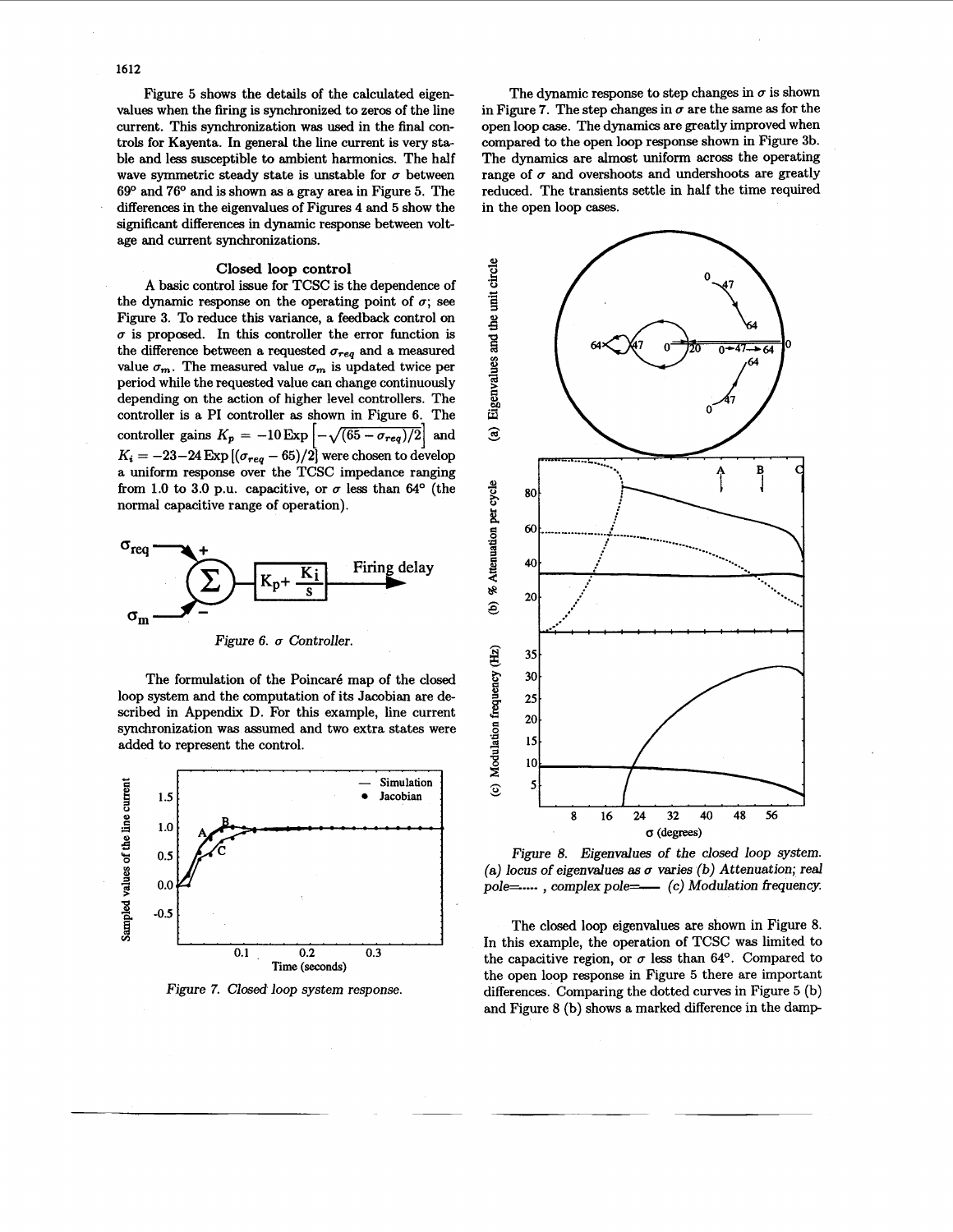ing near 64O. In the open loop case, the damping **has** an oscillatory behavior showing very low attenuation close to 64° whereas in the closed loop case, the attenuation is much more uniform. The modulation frequencies also show more uniform behavior for the closed loop case.

#### **Conclusion**

The effects of synchronization and thyristor switching on system dynamics have traditionally been difficult to include in models for control design. Detailed and time consuming simulations have been used to approximate transfer functions for the control design at a selection of operating points. This paper derives formulas for the linearized dynamics of a TCSC system with synchronization and a feedback control. Evaluating the formulas yields the system Jacobian and eigenvalues **as** a function of firing angle  $\sigma$  which can then be used in controller design. It is more insightful and much quicker to evaluate formulas for **a** general operating point than to numerically approximate transfer functions with simulations. Currently the authors are investigating the applications of these methods to SSR damping using TCSC, the design of SVC compensators and HVDC controllers.

# **Acknowledgment**

The authors gratefully acknowledge funding in part from EPRI under contracts RP 4000-29 and RP 8010-30 and from NSF PYI grant ECS-9157192.

#### **References**

- [l] **N.** Christl, R.Hedin, K. Sadek et al., "Advanced *se*ries compensation ( ASC) with thyristor controlled impedance", CIGRÉ 14/37/38-05, Aug. 1992.
- [2] R. Johnson, P. Krause, A. Montoya, **N.** Christl, R. Hedin, "Power system studies and modeling for the Kayenta 230kV substation advanced series compensation", *IEE Fifth Intl. Conf. on AC and DC Power transmission,* Sept. 1991, London UK.
- [3] J.P. Louis, "Non-linear and linearized models for control systems including static convertors", Third *Intl. Federation on Automatic Control Symp. on Control in power electronics and electrical drives,*  Lausanne, Switzerland, Sept. 1983 pp 9-16.
- [4] M. Grötzbach, R. von Lutz, "Unified modeling of rectifier-controlled DC-power supplies" , *IEEE Trans. on Power Electronics,* Vol. 1, No. 2, April 1986, pp. 90-100.
- [5] G.C. Verghese, M.E. Elbuluk, J.G. Kassakian, "A general approach to sampled-data modeling for power electronic circuits", *IEEE Trans. on Power Electronics,* Vol. 1, No. 2, April 1986, pp. 76-89.
- [6] S.G. Jalali, I. Dobson, R.H.Lasseter, "Instabilities due to bifurcation of switching times in a thyristor controlled reactor", Power Electronics Special*ists Conf.,* Toledo, Spain, July 1992, pp. 546-552.
- [7] I. Dobson, S.G. Jalali, R. Rajaraman, "Damping and Resonance in a High Power Switching Circuit",

Institute for Math and its Applications workshop paper, March 1993, to appear in *Systems and Control Theory for Power Systems* (eds. J. Chow, P. Kokotovic, R.J. Thomas), IMA volumes in mathematics and its applications, Springer Verlag.

- [8] S.G. Jalali, *"Harmonics and Instabilities in Thyristor Based Switching Circuits",* Ph.D. Thesis, University of Wisconsin at Madison, 1993.
- [9] J.M.T. Thompson, H.B. Stewart, *Nonlinear* Dy*namics and chaos: geometrical methods* **for** *scientists and engineers,* John Wiley, London, 1987.
- [10] I. Dobson, S.G. Jalali, "Surprising simplification of the Jacobian of a diode switching circuit", *IEEE Intl. Symp. on Circuits and Systems,* Chicago, IL, May 1993, pp. 2652-2655.
- [ll] R. Rajaraman, I. Dobson, S.G. Jalali, "Nonlinear dynamics and switching time bifurcations of a thyristor controlled reactor" , *IEEE Intl. Symp. on Circuits and Systems,* Chicago, IL, May 1993, pp. 2 180-2183.

# **Appendix A. System Modeling**

This section describes the system modeling with thyristor firing synchronized with voltage or current ze**ros.** During the thyristor conduction time, the system state vector is  $x(t) = (I_r(t), V_r(t), I_s(t), V_s(t))^t$ , where  $I_r$ is the thyristor current,  $V_r$  is the thyristor controlled capacitor voltage,  $I_s$  is the line current and  $V_s$  is the fixed capacitor voltage. The system dynamics are described by the linear differential equations:

$$
\dot{x} = Ax + Bu \tag{A1}
$$

where

$$
A = \begin{pmatrix} 0 & L_r^{-1} & 0 & 0 \\ -C_r^{-1} & 0 & C_r^{-1} & 0 \\ 0 & L_s^{-1} & -R_s L_s^{-1} & -L_s^{-1} \\ 0 & 0 & C_s^{-1} & 0 \end{pmatrix}, B = \begin{pmatrix} 0 \\ 0 \\ L_s^{-1} \\ 0 \end{pmatrix}
$$

,  $L_s = 406$  mH and  $R_s = 19.89$   $\Omega$  are the total line impedance and resistance,  $C_s = 27.9 \mu F$  is the fixed capacitor,  $L_r = 6.8$  mH and  $C_r = 177 \mu$ F are the thyristor controlled reactor and capacitor, and the net source voltage  $u(t) = 67 \sin \omega t$  kV. During the off time of each thyristor,  $I_r$  is identically zero and the system state vector is  $y(t) = (V_c(t), I_s(t), V_s(t))^t$  and the system dynamics are

$$
\dot{y} = PAP^{t}y + PBu \tag{A2}
$$

where P is the projection matrix 
$$
P = \begin{pmatrix} 0 & 1 & 0 & 0 \\ 0 & 0 & 1 & 0 \\ 0 & 0 & 0 & 1 \end{pmatrix}
$$
.  
The circuit state at the turn on time  $\phi_0$  is denoted

either by  $y(\phi_0)$  or by  $x(\phi_0)$  and these are related by

$$
x(\phi_0) = P^t y(\phi_0) \tag{A3}
$$

The state at the turn off time  $\tau_0$  is denoted either by  $x(\tau_0)$  or  $y(\tau_0)$  and these are related by

$$
y(\tau_0)=Px(\tau_0) \qquad \qquad (A4)
$$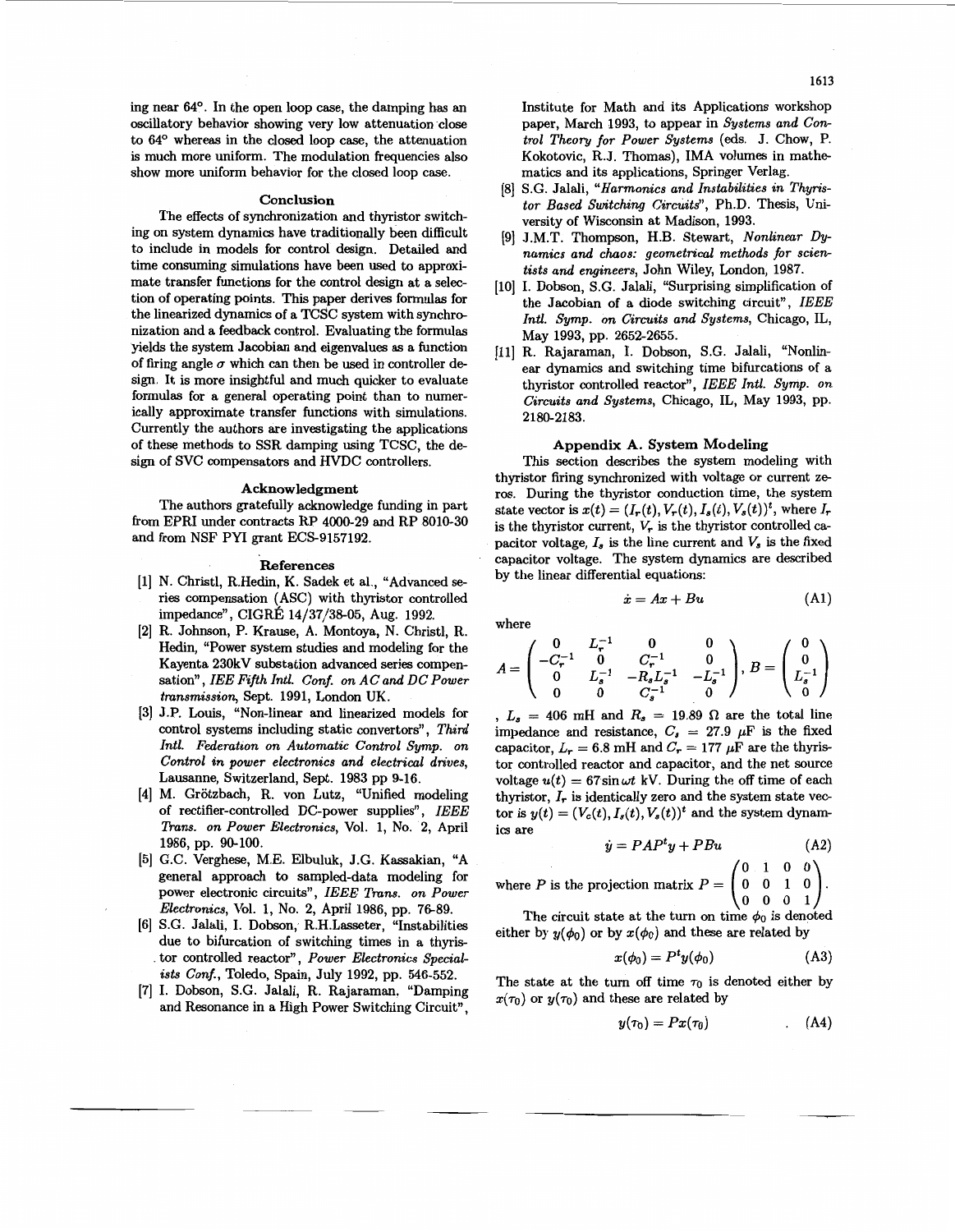The thyristor turn on times at  $\phi_{1/2}$  and  $\phi_1$  depend on the firing scheme:

(a) Synchronizing the firing with respect to the zeros of the voltage  $V_r$  is given by

$$
\phi_{1/2} = \tau_{v0} + \pi - \sigma_{req}/2 \tag{A5}
$$

where  $\tau_{v0}$  satisfies  $V_r(\tau_{v0}) = 0$  and  $\sigma_{req}$  is the requested value of  $\sigma$ .  $\tau_{v0}$  is assumed to occur when the thyristor is conducting.

(b) Synchronizing the firing with respect to the zeros of the line current  $I<sub>s</sub>$  is given by

$$
\phi_{1/2} = \tau_{c0} + (\pi - \sigma_{req})/2 \tag{A6}
$$

where  $\tau_{c0}$  satisfies  $I_s(\tau_{c0}) = 0$ .  $\tau_{c0}$  is assumed to occur when both the thyristor are off.

### **Appendix B. Poincar6 map**

This section sketches the construction of a Poincaré map as in  $[6,10,8]$ . Given a time interval  $[s_1,s_2]$ , it is convenient to write  $f(x, s_1, s_2)$  for the map which advances the state  $x(s_1)$  at  $s_1$  to the state  $x(s_2)$  at  $s_2$ . If the thyristor is on during all of the time interval  $[s_1, s_2]$ , we write  $f(x, s_1, s_2)$  as  $f_{on}(x, s_1, s_2)$ . Similarly, if the thyristor is off during all of  $[s_1, s_2]$ , we write  $f(y, s_1, s_2)$ as  $f_{\text{off}}(y, s_1, s_2)$ . A half period map advancing the state from  $t_0$  to  $t_{1/2}$  may be written in terms of  $f_{\text{on}}$  and  $f_{\text{off}}$ taking into account the coordinate changes **(A3)** or **(A4)**  at the switching times:

$$
f(x_0, t_0, t_{1/2}) =f_{\text{on}}(P^t f_{\text{off}}(P f_{\text{on}}(x_0, t_0, \tau_0), \tau_0, \phi_{1/2}), \phi_{1/2}, t_{1/2})
$$
(B1)

The Poincar6 map *F* may now be written by composing two successive half period maps and then neglecting the details of the time arguments:

$$
F(x_0) = f(x_0, t_0, t_0 + T)
$$
  
= f(f(x\_0, t\_0, t\_{1/2}), t\_{1/2}, t\_1) (B2)

$$
= f_{\rm on} P^t f_{\rm off} P f_{\rm on} P^t f_{\rm off} P f_{\rm on} (x_0) \qquad \text{(B3)}
$$

### **Appendix C. Computation of the Jacobian**

This section derives the formulas to compute the Jacobian *DF.* Since the thyristor turn **off** time and the Poincaré map are discontinuous at a switching time bifurcation, we assume that the system is not at a switching time bifurcation **[6,11,8].** The first step is to compute the Jacobian of the half period map  $f(x_0, t_0, t_{1/2})$ . Define  $H_0(x_0, \tau_0, \phi_{1/2})$  to be the right hand side of (B1).  $H_0$ expresses  $x(t_{1/2})$  as a function of  $x_0$ , the turn off time  $\tau_0$ and the turn on time  $\phi_{1/2}$ .  $\tau_0$  is a function of  $x_0$  which is determined by the constraint of zero thyristor current at time  $\tau_0$ . The turn on time  $\phi_{1/2}$  depends on  $x_0$  via the firing strategy. The half period map may be written **as** 

$$
f(x_0,t_0,t_{1/2})=H_0(x_0,\tau_0(x_0),\phi_{1/2}(x_0))
$$

By the chain rule, the Jacobian of the half period map is:

$$
Df(x_0, t_0, t_{1/2}) = \frac{\partial H_0}{\partial x_0} + \frac{\partial H_0}{\partial \tau_0} D\tau_0 + \frac{\partial H_0}{\partial \phi_{1/2}} D\phi_{1/2} \tag{C1}
$$

Now we compute the partial derivatives of  $H_0$  in  $(Cl)$ .

$$
\frac{\partial H_0}{\partial x_0} = e^{A(t_{1/2} - \phi_{1/2})} P^t e^{PAP^t(\phi_{1/2} - \tau_0)} P e^{A(\tau_0 - t_0)}.
$$
 (C2)

since the only term of  $H_0(x_0, \tau_0, \phi_{1/2})$  depending on  $x_0$  is the right hand side of  $(C2)$  times  $x_0$ . An important simplification proved in **(3,101** and **also** used in **[6,7]** asserts that

$$
\frac{\partial H_0}{\partial \tau_0} = 0 \tag{C3}
$$

 $H_0(x_0, \tau_0, \phi_{1/2})$  can also be written as

$$
e^{A(t_{1/2}-\phi_{1/2})}\left[P^t y(\phi_{1/2})+\int_{\phi_{1/2}}^{t_{1/2}}e^{A(\phi_{1/2}-s)}Bu(s)ds\right]
$$

and differentiating and using **(Al)** gives

$$
\frac{\partial H_0}{\partial \phi_{1/2}} = e^{A(t_{1/2} - \phi_{1/2})} \left[ P^t \dot{y}(\phi_{1/2} -) - \dot{x}(\phi_{1/2} +) \right] \tag{C4}
$$

(The notation  $y(\phi_{1/2})$  means the limit of  $y(t)$  as  $t$  approaches  $\phi_{1/2}$  from below.) Since  $(A2)$ ,  $(A4)$  and  $(A1)$ imply that  $\dot{y}(\phi_{1/2}) = P\dot{x}(\phi_{1/2})$  and the form of  $\dot{P}$  implies that  $P^tP - I = -c^t c$ , where  $c = (1, 0, 0, 0)$ , (C4) may be rewritten **as** 

$$
\frac{\partial H_0}{\partial \phi_{1/2}} = -e^{A(t_{1/2} - \phi_{1/2})} c^t c \dot{x} (\phi_{1/2} +)
$$
 (C5)

Note that  $c\dot{x}(\phi_{1/2}+)$  is the gradient of the thyristor current as it turns on at  $\phi_{1/2}$ .

Now we compute the term  $D\phi_{1/2}$  in (C1). The row vector  $D\phi_{1/2}$  is the gradient of the turn on time  $\phi_{1/2}$ with respect to  $x_0$ .  $D\phi_{1/2}$  depends on the firing scheme:

(a) For voltage synchronization, differentiation of (A5) yields  $D\phi_{1/2} = D\tau_{v0}$  so that we need to compute *D* $\tau_{v0}$ . The constraint determining  $\tau_{v0}$  is  $0 = V_r(\tau_{v0}) =$  $mx(\tau_{v0}) = mf_{on}(x_0, t_0, \tau_{v0})$  where  $m = (0, 1, 0, 0)$ . Differentiation with respect to  $x_0$  yields  $0 = mDf_{on} +$  $m\frac{\partial f_{\text{on}}}{\partial \tau_{w0}}\Big|_{\tau_{w0}}D\tau_{v0}=me^{\tilde{A}(\tau_{v0}-t_0)}+m\dot{x}(\tau_{v0})D\tau_{v0}$  and

$$
D\phi_{1/2} = D\tau_{v0} = -me^{A(\tau_{v0} - t_0)}/m\dot{x}(\tau_{v0})
$$
 (C6a)

Note that  $m\dot{x}(\tau_{v0})$  is the gradient of  $V_r$  as it passes through zero at  $\tau_{v0}$ .

(b) For current synchronization, differentiation of (A6) yields  $D\phi_{1/2} = D\tau_{c0}$ . The constraint determining  $\tau_{c0}$  is  $0 = I_s(\tau_{c0}) = ny(\tau_{c0})$  where  $n = (0, 1, 0)$ . Differentiating the constraint **as** in case (a) yields

$$
D\phi_{1/2} = Dr_{c0} = -nDf(x_0, t_0, \tau_{c0})/n\dot{y}(\tau_{c0})
$$
  
=  $-ne^{PAP^*(\tau_{c0}-\tau_0)}Pe^{A(\tau_{c0}-t_0)}/n\dot{y}(\tau_{c0})$  (C6b)

where the final expression for  $Df(x_0, t_0, \tau_{c0})$  was obtained using the simplification **(C3).**